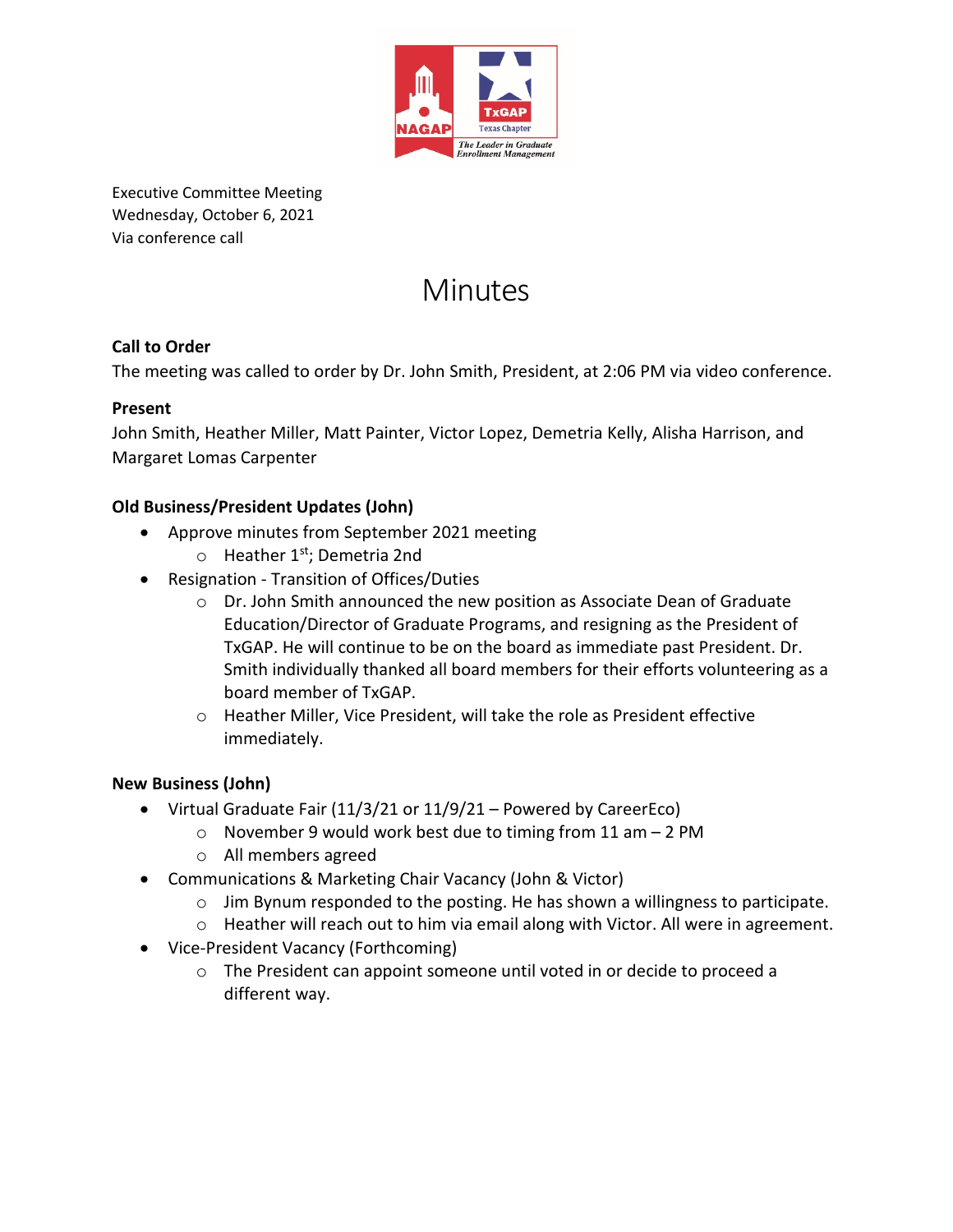#### **Financial Report (Matt)**

- Monthly Update
	- o 48,425
	- o Net increase
	- o Deposits
	- o Withdrawals: 3
	- o 2-month streak with inadvertent AMEX charges
		- Facebook charge of 48.35 for advertising from Direct Development which was a saved card from the virtual fairs. It was reimbursed.
	- $\circ$  Our accounting firm (Gerry love CPA in Abilene) reached out about taxes which need to be filed by November 15, 2021. Matt has been working with them.

#### **Committee Chair Reports**

- Membership (Alisha)
	- $\circ$  Responding to emails received about membership and membership renewal
	- o Need to update email templates
- Communications & Marketing (Vacant/Victor)
	- o Keeping up with monthly updates
- Professional Development & Strategic Initiatives (Victor)
	- o Had a recent PD event similar to SI
	- $\circ$  Upcoming PD events: dining etiquette, reception etiquette, audience skills and presentation skills, resume workshop
	- o Mentorship Program
		- Concern: Mentees don't know what to do. Victor wants to meet with Mentors about counseling practices
- Summer Institute (Demetria)
	- o Breakout Rooms were reduced to \$100 each.
	- o Once complimentary room for the Guest Speaker
	- o Free parking
	- o Food/Beverage: \$6,000.00
	- o Board Meeting in January at the host hotel
	- o Demetria will send the hotel contract to

#### **Discussion Items**

#### **Motion for Adjournment**

A motion to adjourn was entered at 2:41 PM  $(1<sup>st</sup>:$  Demetria,  $2<sup>nd</sup>:$  Victor)